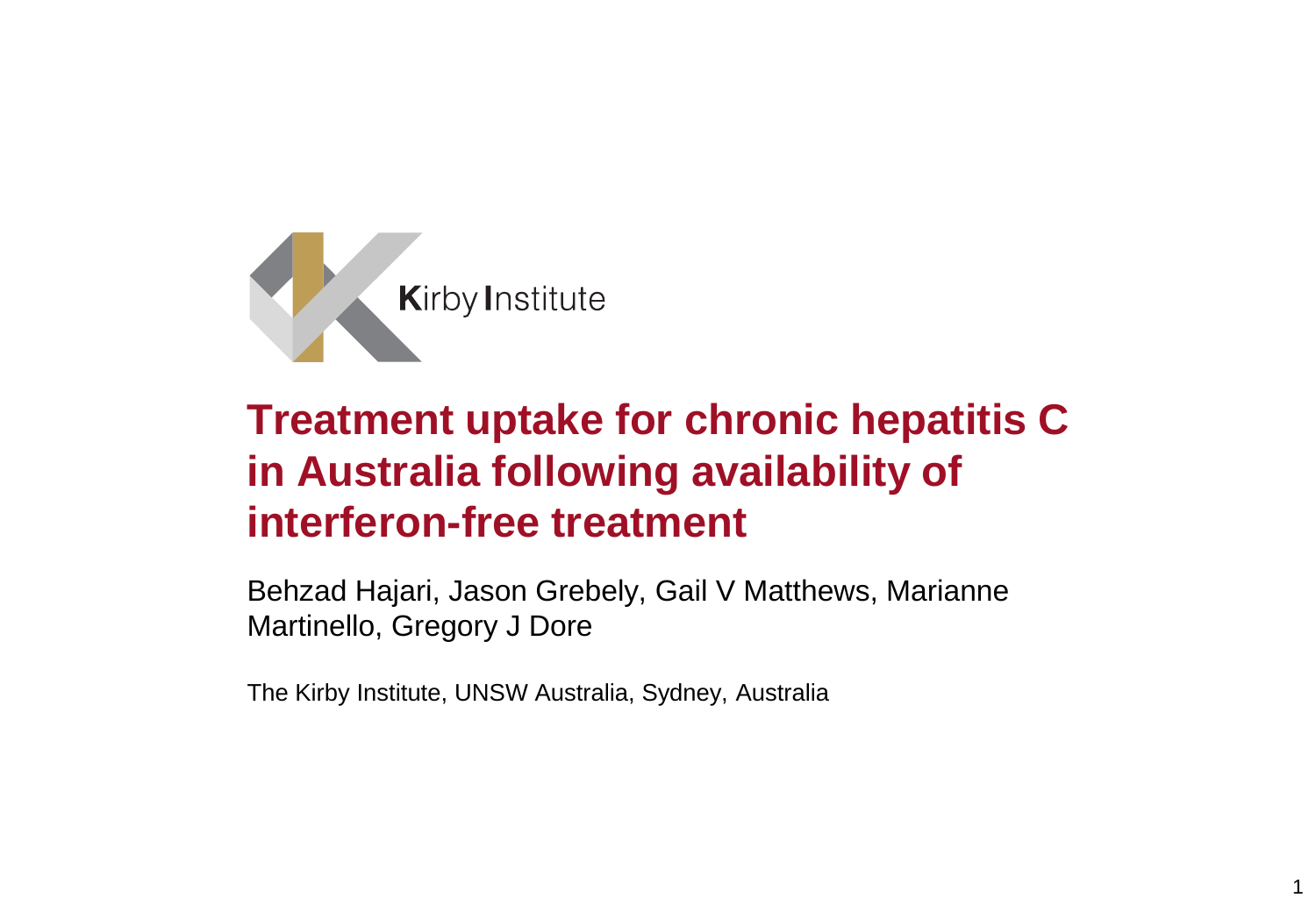

#### **Background:** HCV care cascade



The Kirby Institute. Hepatitis B and C in Australia Annual Surveillance Report Supplement 2016.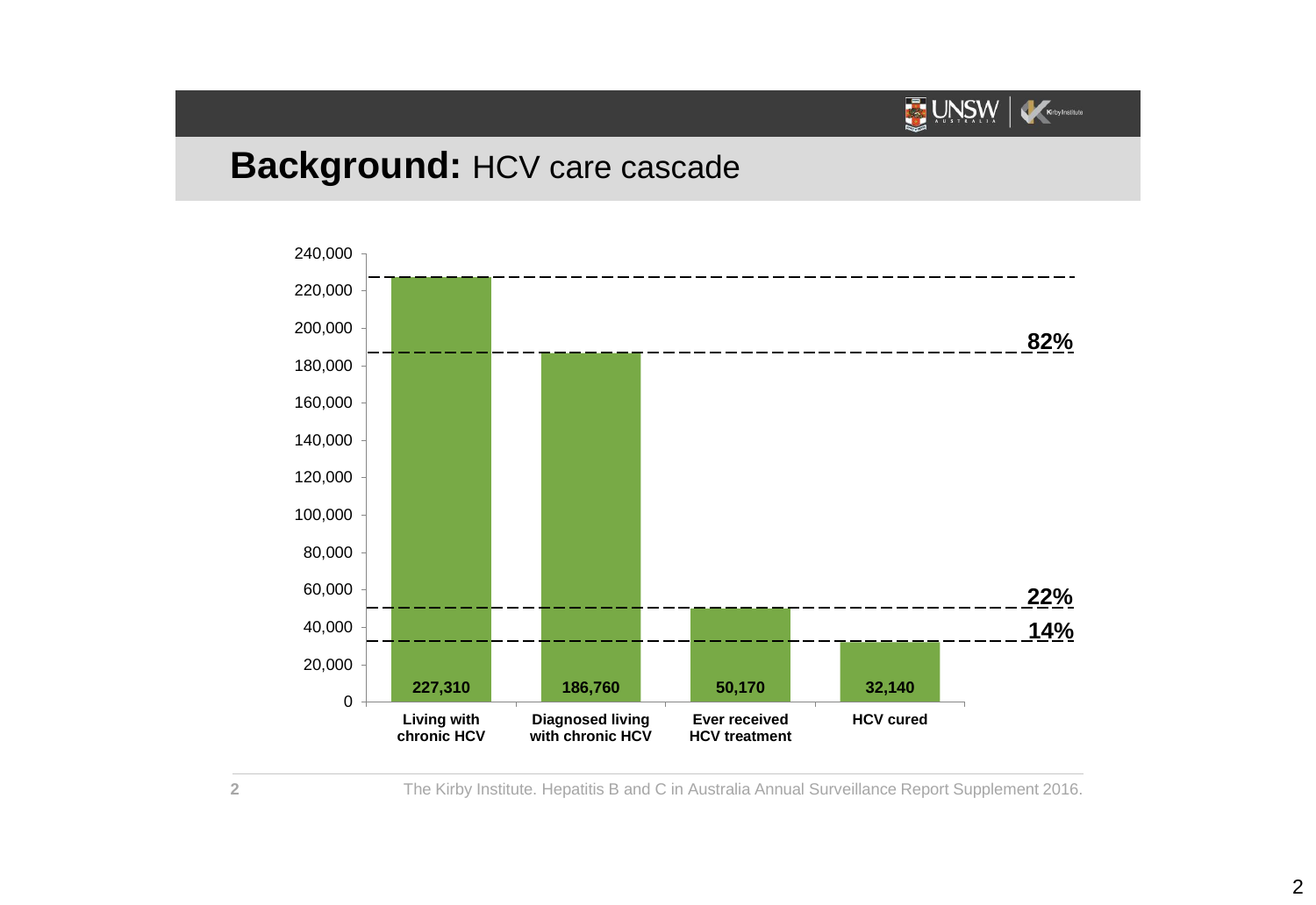

### **Background:** PBS listing of DAAs

- In March 2016, interferon-free direct-acting antiviral (DAA) regimens for HCV infection were listed on the Pharmaceutical Benefits Scheme (PBS)
- No liver disease stage or drug and alcohol restrictions

| <b>Generic name</b>                                           | <b>Commercial name</b>                    | <b>Genotype</b> | <b>Duration</b> |
|---------------------------------------------------------------|-------------------------------------------|-----------------|-----------------|
| Sofosbuvir/Ledipasvir                                         | <b>Harvoni®</b>                           | GT <sub>1</sub> | 8-24 wks        |
| Sofosbuvir/Daclatasvir                                        | Sovaldi®/Daklinza®                        | GT1, 3          | 12-24 wks       |
| Sofosbuvir/Ribavirin                                          | Sovaldi <sup>®</sup> /lbavyr <sup>®</sup> | GT <sub>2</sub> | 12 wks          |
| Sofosbuvir/Pegylated interferon-<br>alfa-2a/Ribavirin         | Sovaldi®/Pegasys RBV®                     | GT1, 3, 4-6     | 12 wks          |
| Paritaprevir/Ritonavir/Ombitasvir/<br>Dasabuvir +/- Ribavirin | Viekira PAK <sup>®</sup><br>[in May 2016] | GT <sub>1</sub> | 12-24 wks       |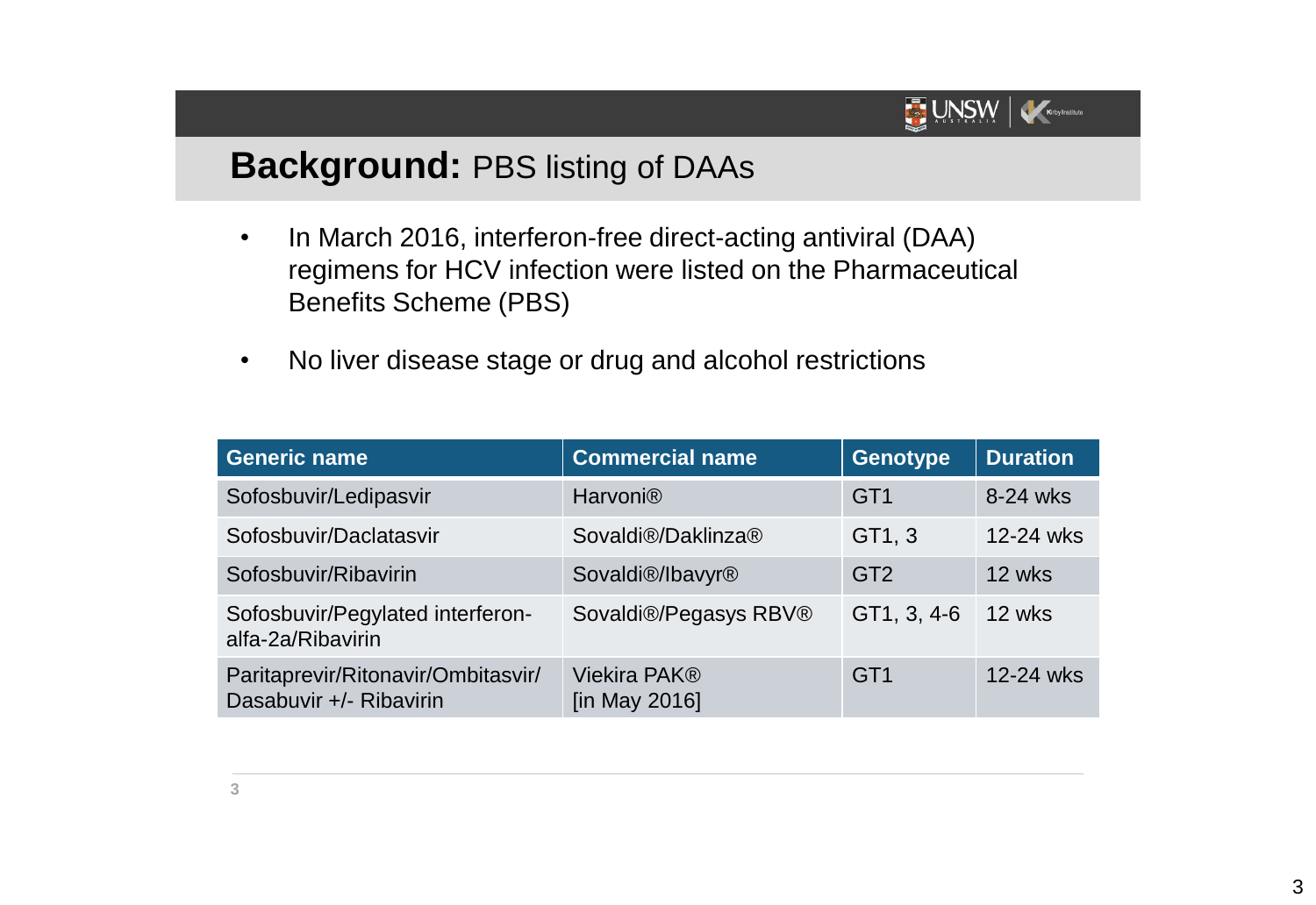

# **Objectives**

**During March to July 2016:**

- To estimate the number of individuals initiating DAA treatment, by month and jurisdiction
- To estimate the proportion of individuals living with chronic HCV who initiated DAA treatment, by jurisdiction
- To assess the number of PBS reimbursement-based DAA prescriptions, by jurisdiction, regimen, and PBS schedule.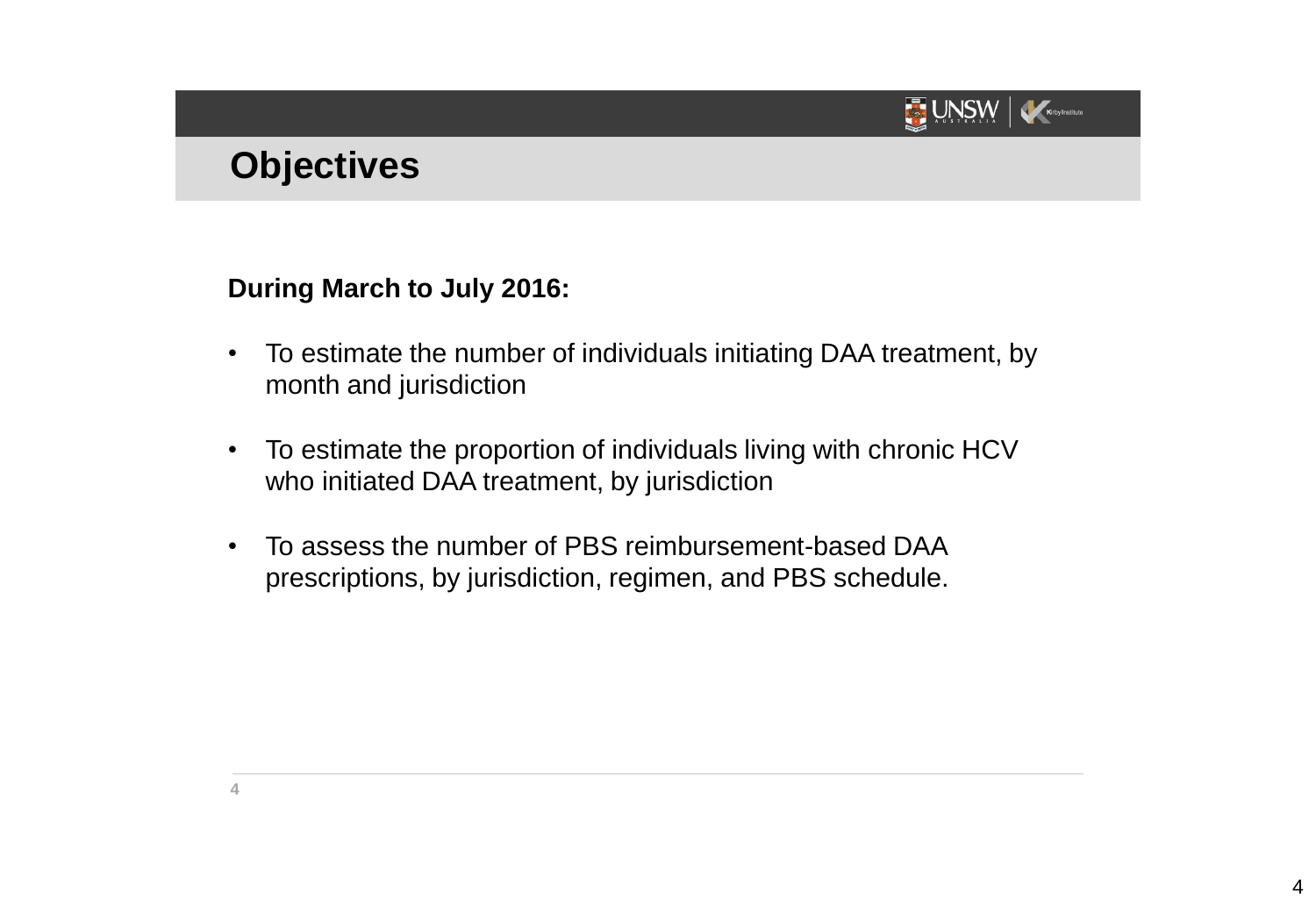

# **Methodology**

#### **Data sources:**

- PBS monthly reports of DAA prescriptions processed for reimbursement
	- o Pharmacies submit prescriptions for reimbursement 2-12 weeks after dispensing.
	- o PBS reports of the number of prescriptions are subject to a time lag between drug dispensing and reimbursement submissions.
- DAA wholesale and expenditure data
	- o DAA sales during March to July 2016
	- o Medicare expenditure for PBS reimbursement in the same period
	- o The proportion of wholesale to Medicare expenditure at the same period was used as an adjustment factor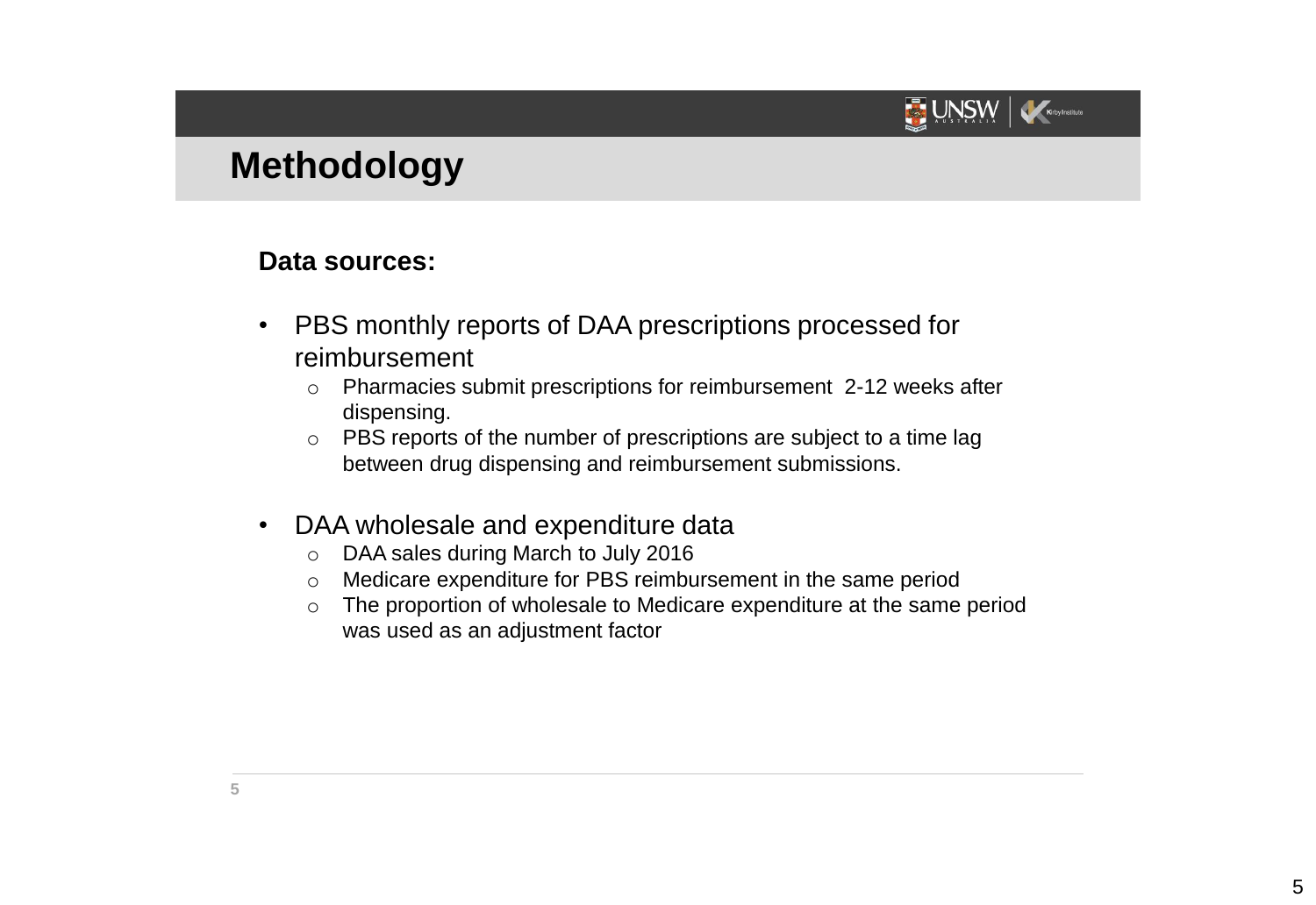

## **Methodology**

- The wholesale price expenditure on DAA drugs during March to July was at 1.30 times wholesale price equivalent for PBS reimbursements reported for the same period.
- An adjustment factor of **1.3 (uncertainty range: 1.1-1.5)** was used to estimate the number of individuals initiated on HCV treatment in this period.
- July PBS data was used as the core data, considering the following assumptions and adjustments:
	- o All individuals prescribed 24 weeks DAA, continued treatment up to July.
	- o The number of individuals prescribed 8 and 12 weeks DAA and completed the treatment before July was added.
	- o 5% drop-out for those initially authorised for 12 weeks treatment with sofosbuvir/ledipasvir but stopped treatment after 8 weeks due to the clinician's decision after re-evaluating the patient's situation.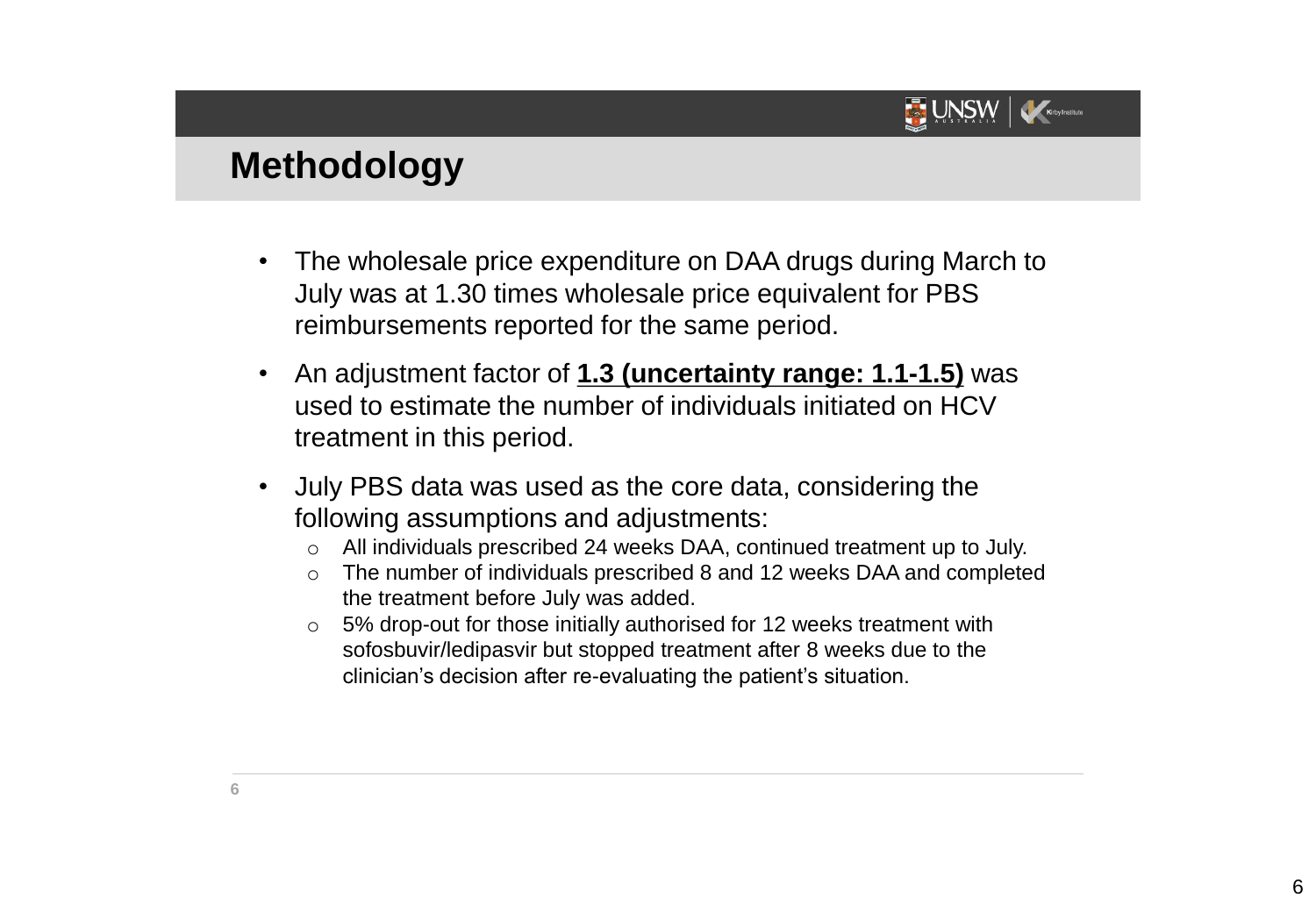# **Results:** DAA treatment: March-July 2016

- Number of patient DAA prescriptions submitted to PBS: **18,581**
- Estimated number of individuals initiating DAA: **26,360** (range: 22,304 – 30,415)



UNSW KeeyInstitute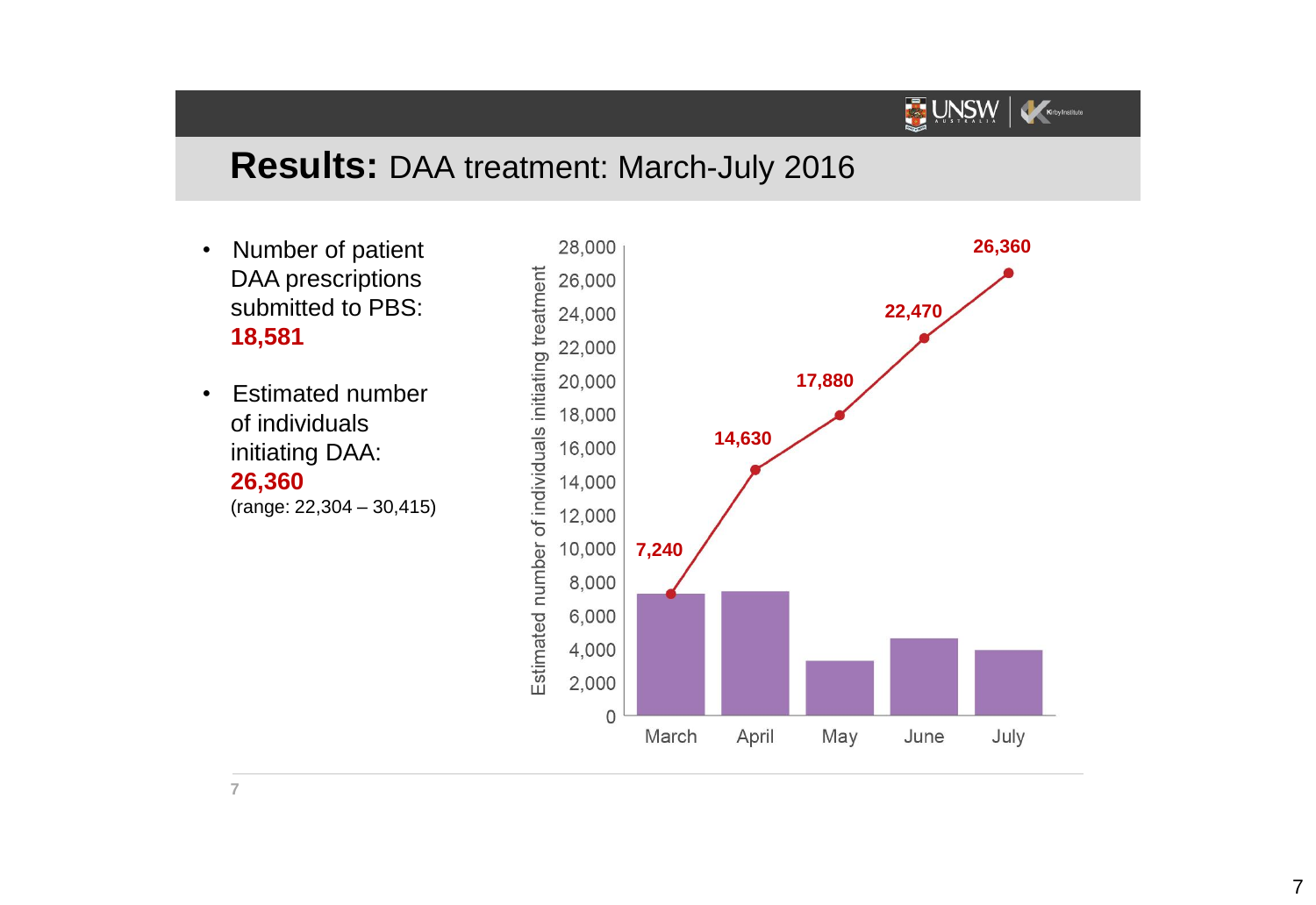

# **Results:** DAA treatment by jurisdiction, March-July 2016



NSW: New South Wales; VIC: Victoria; QLD: Queensland; SA: South Australia; WA: Western Australia; ATC: Australian Capital Territory; TAS: Tasmania; NT: Northern Territory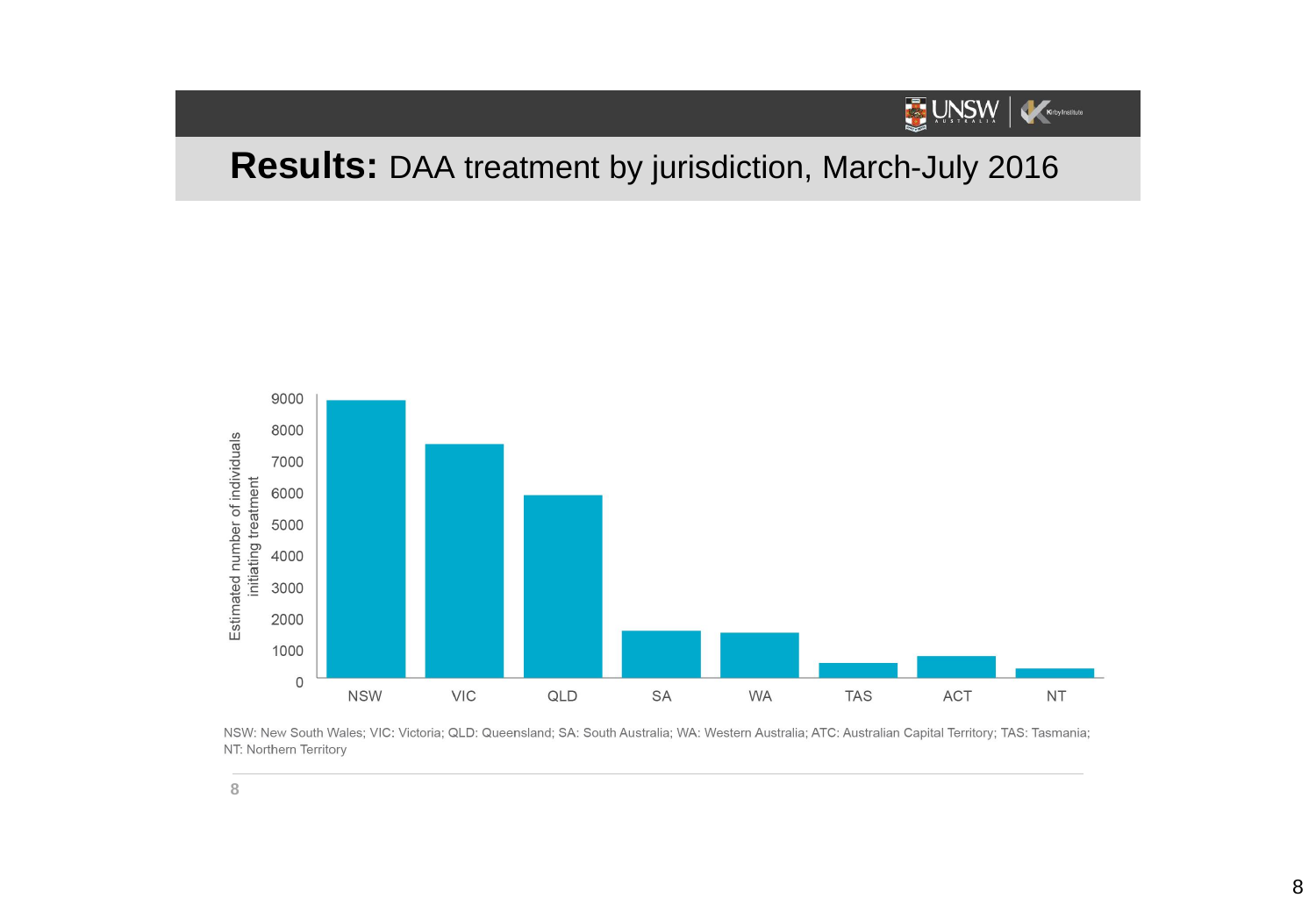# UNSW Kary Institute

### **Results:** DAA treatment by jurisdiction, March-July 2016



**Australia: 12% (uncertainty range: 10 – 13%)**

NSW: New South Wales; VIC: Victoria; QLD: Queensland; SA: South Australia; WA: Western Australia; ATC: Australian Capital Territory; TAS: Tasmania; NT: Northern Territory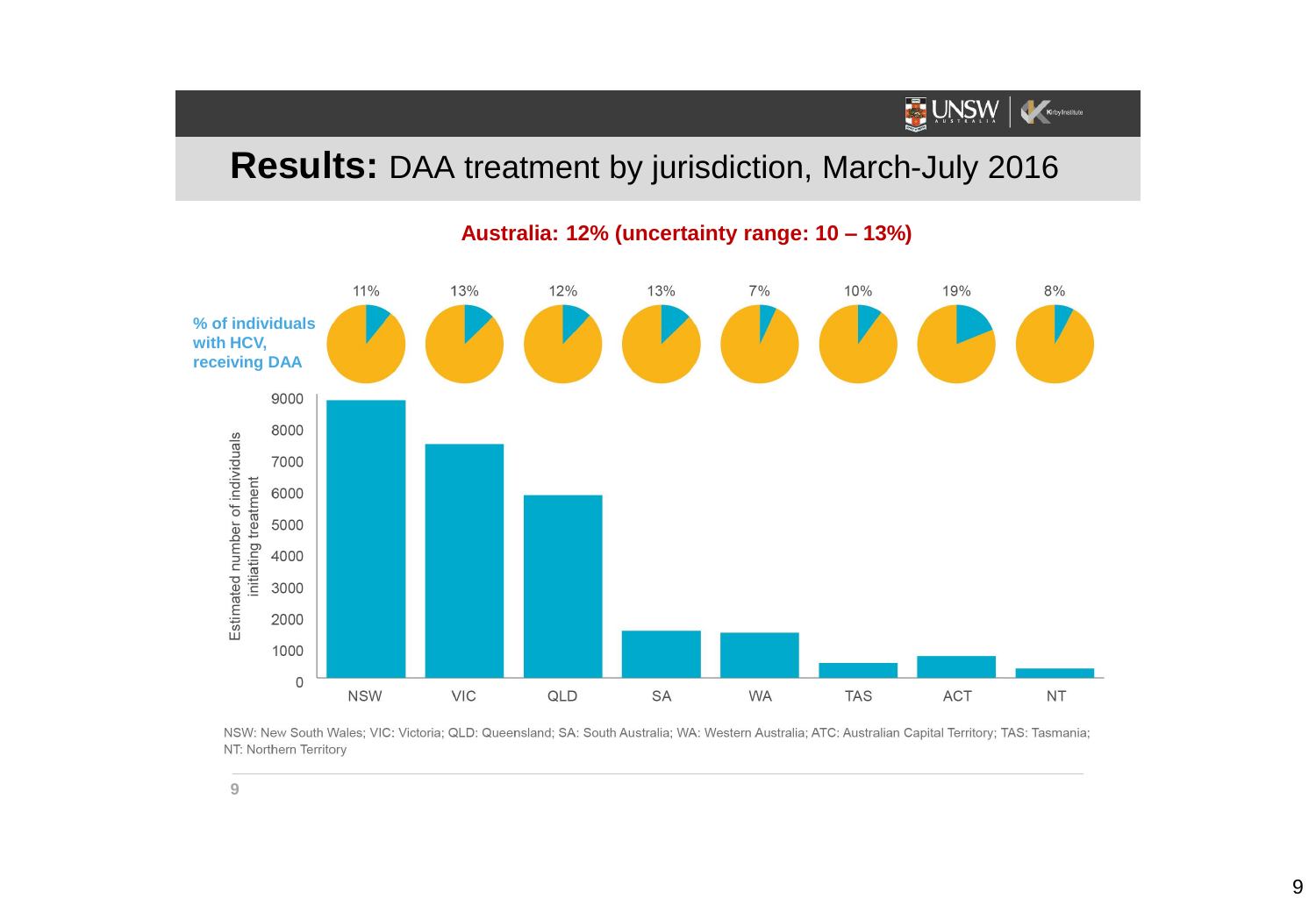### **Results:** DAA treatment by scheme, March-July 2016

UNSW Keeyhaltute

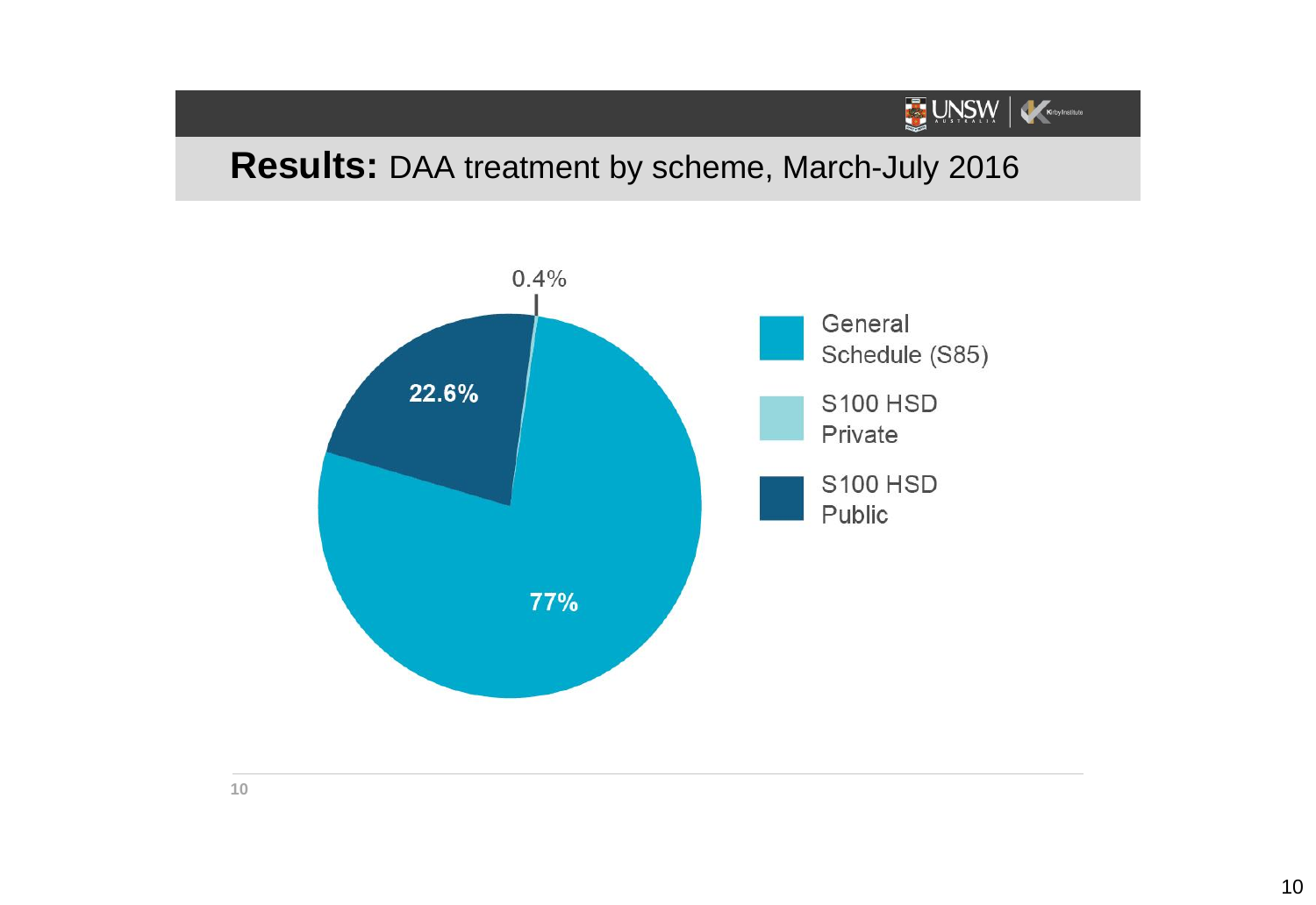#### **Results:** DAA treatment by regimen, March-July 2016

UNSW Katylnsitue



SOF: Sofosbuvir; LDV: Ledipasvir; DCV: Daclatasvir; RBV: Ribavirin; PrOD: Parataprevir/ritonavir/Ombitasvir/Dasabuvie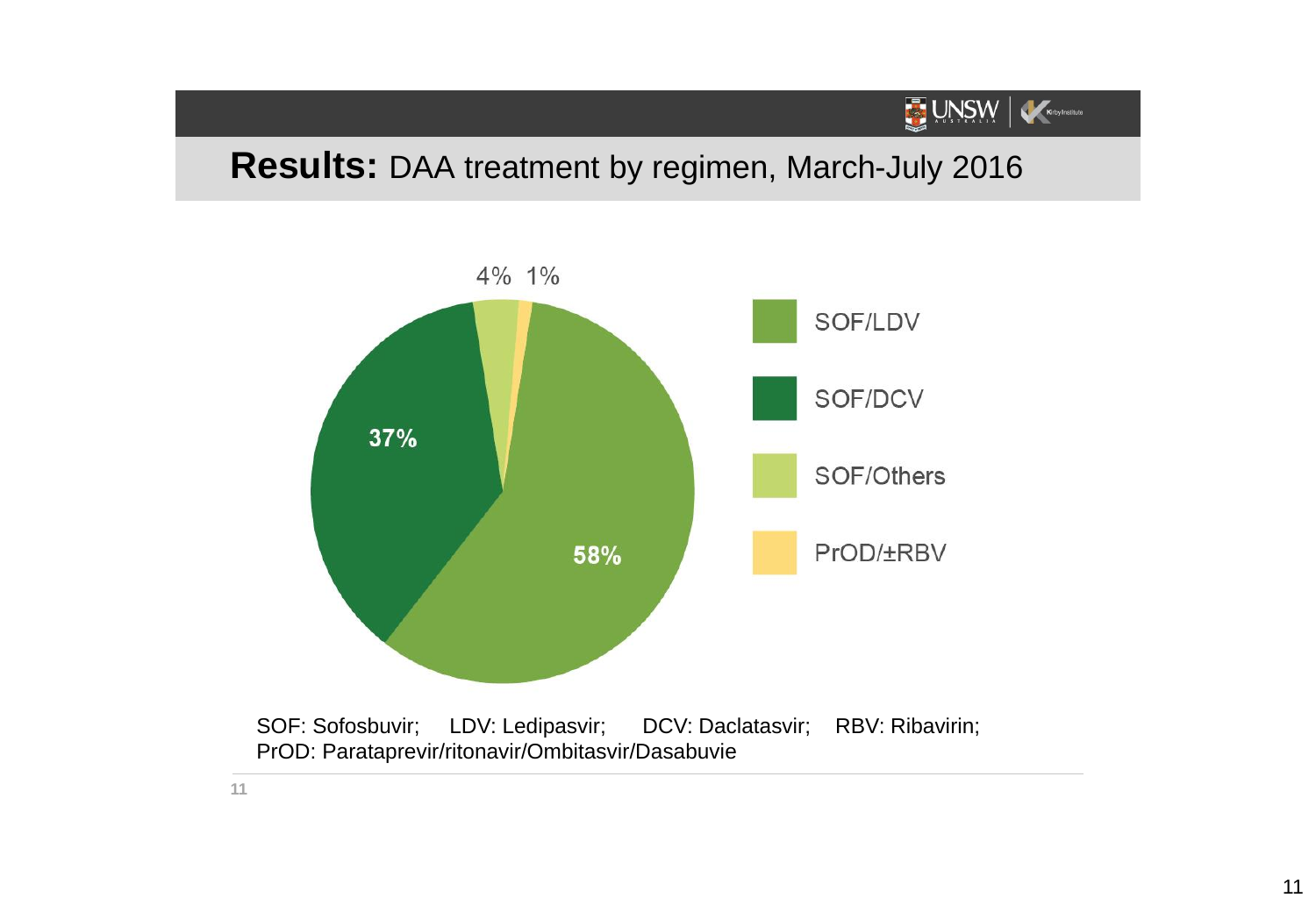#### **Results:** DAA treatment by duration, March-July 2016

UNSW Keey Institute

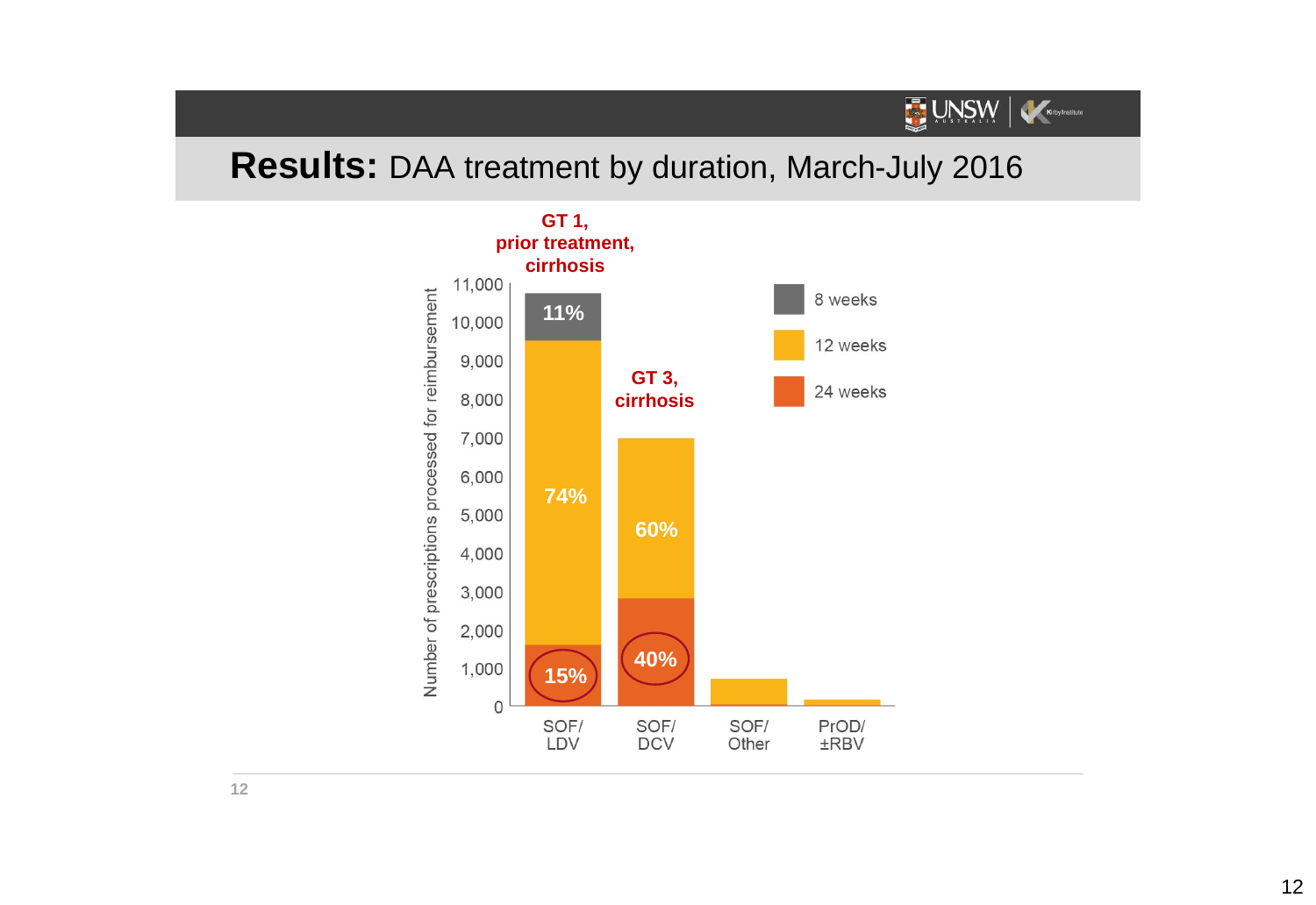#### UNSW Kirby Institute

# **Discussion**

Number of individuals initiating HCV treatment in Australia, 1997-2016



Hajarizadeh B, et al. J Gastroenterol Hepatol 2016 [updated]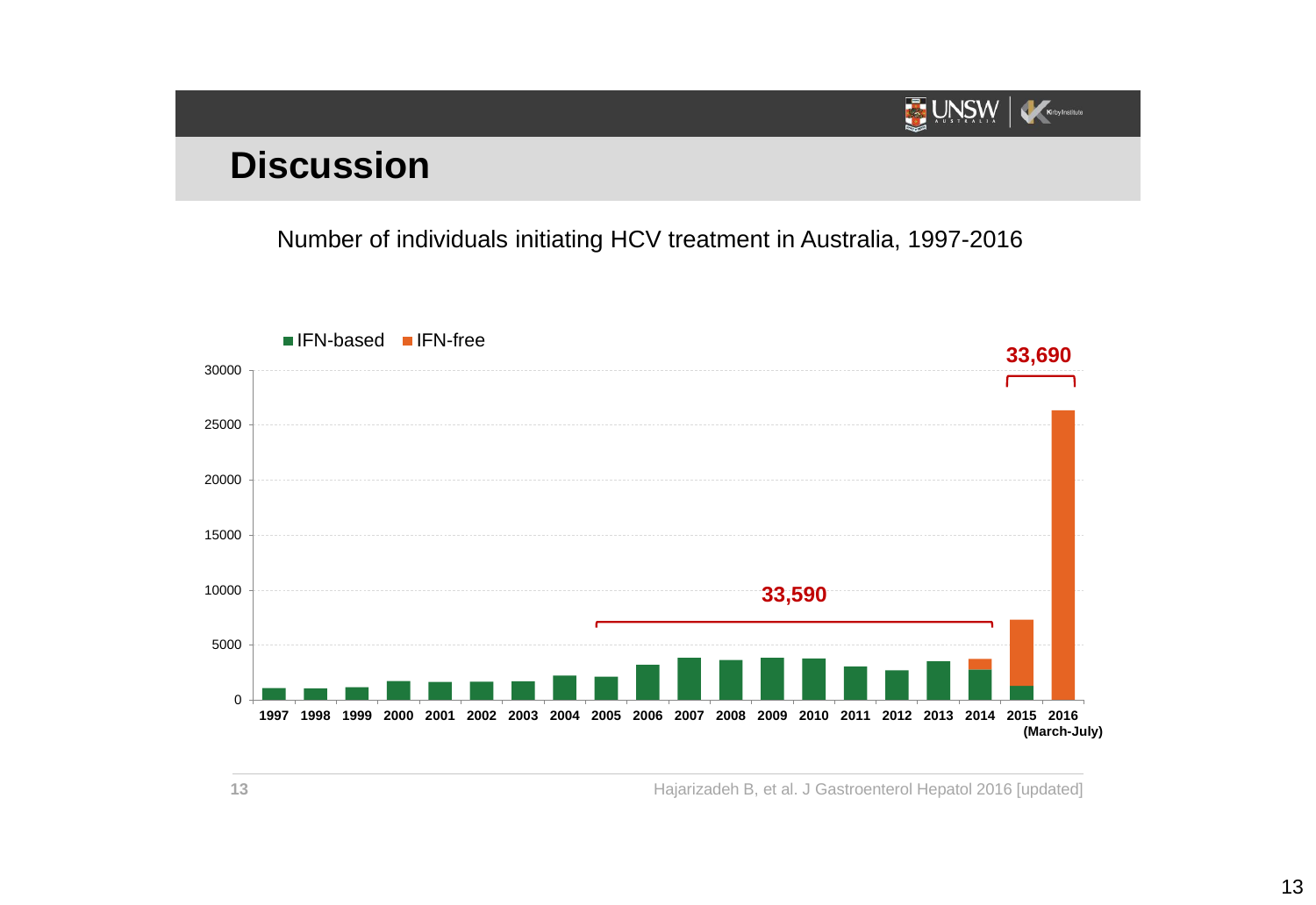## **Discussion**

DAA treatment in 2014-16 by liver fibrosis stage

UNSW

Kirby Institute

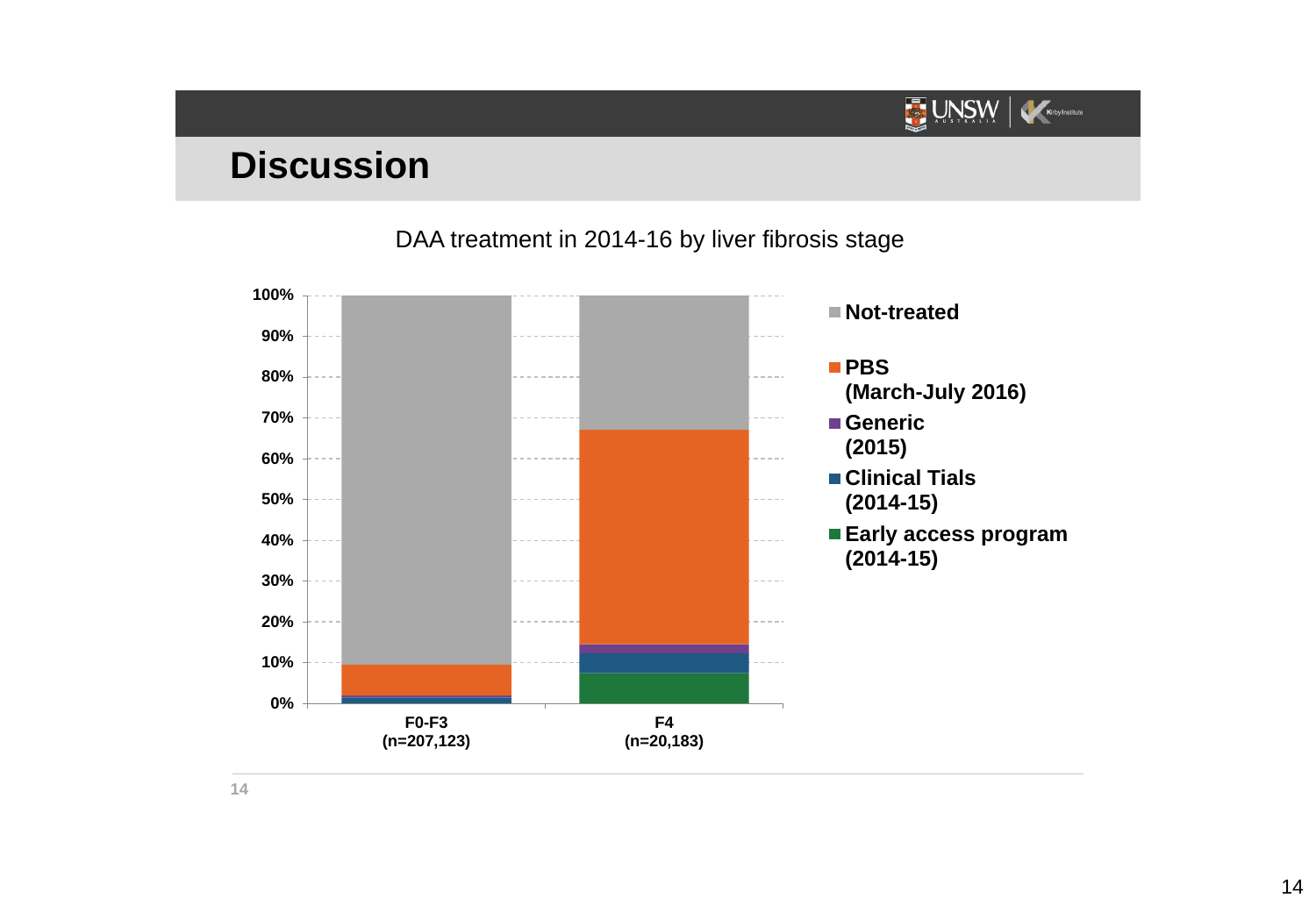#### UNSW Kirby Institute

#### **Results:** DAA treatment in 2014-16 by liver fibrosis stage

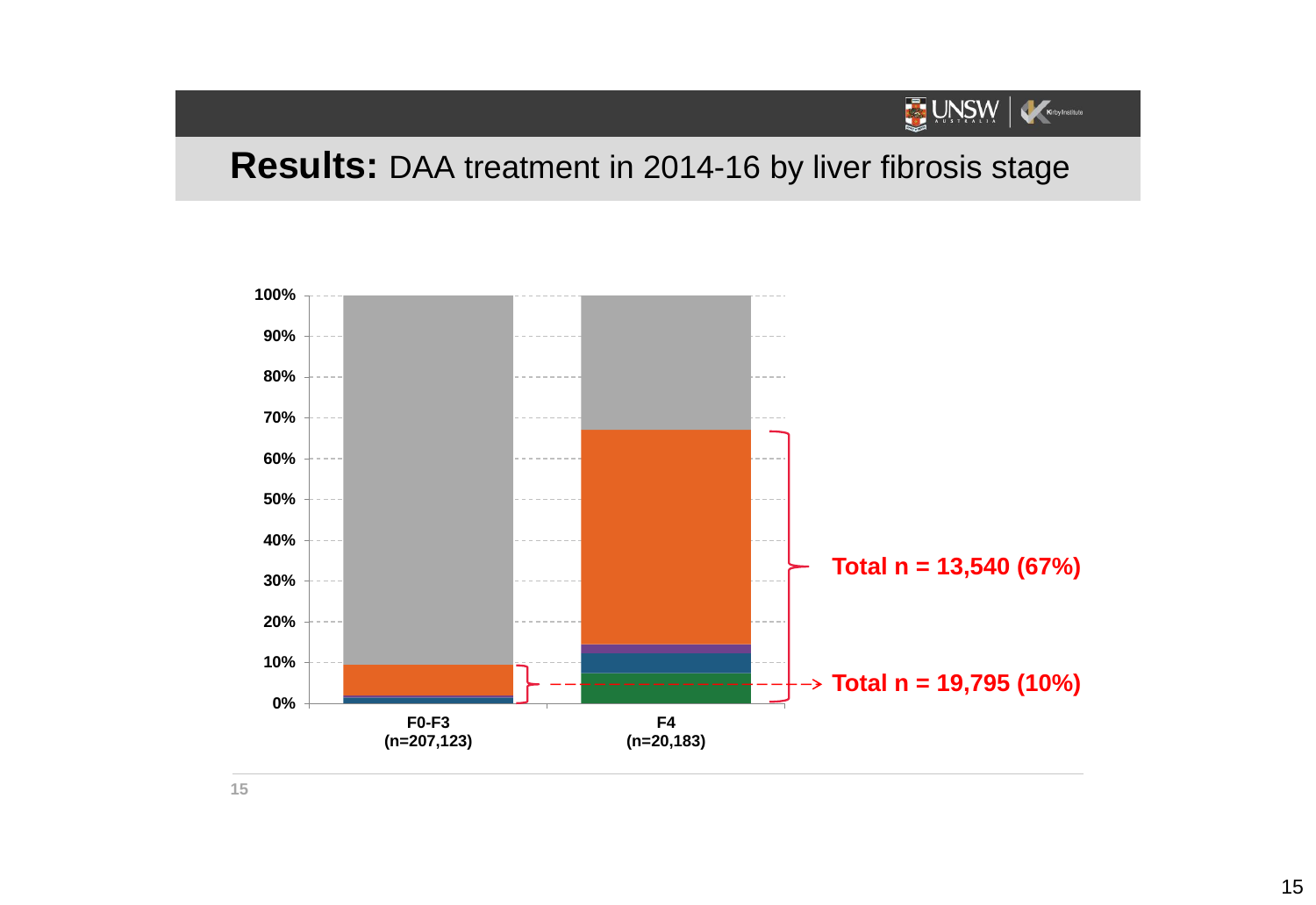

#### **Conclusion**

- Substantial treatment uptake was observed during the first five months of DAA therapy in Australia, equating to 12% of total individuals living with chronic HCV.
- A high proportion of people with cirrhosis (67%) received DAA therapy during the last three years.
- The current estimate of treatment uptake is a minimum estimate due to possible delay in submit prescriptions to PBS.
- Ongoing monitoring of the treatment uptake is required
- More detailed analysis of the treatment scale-up, including assessment of treatment by geography, patient demographics and prescriber type are required.
- <http://kirby.unsw.edu.au/research-programs/vhcrp-newsletters>